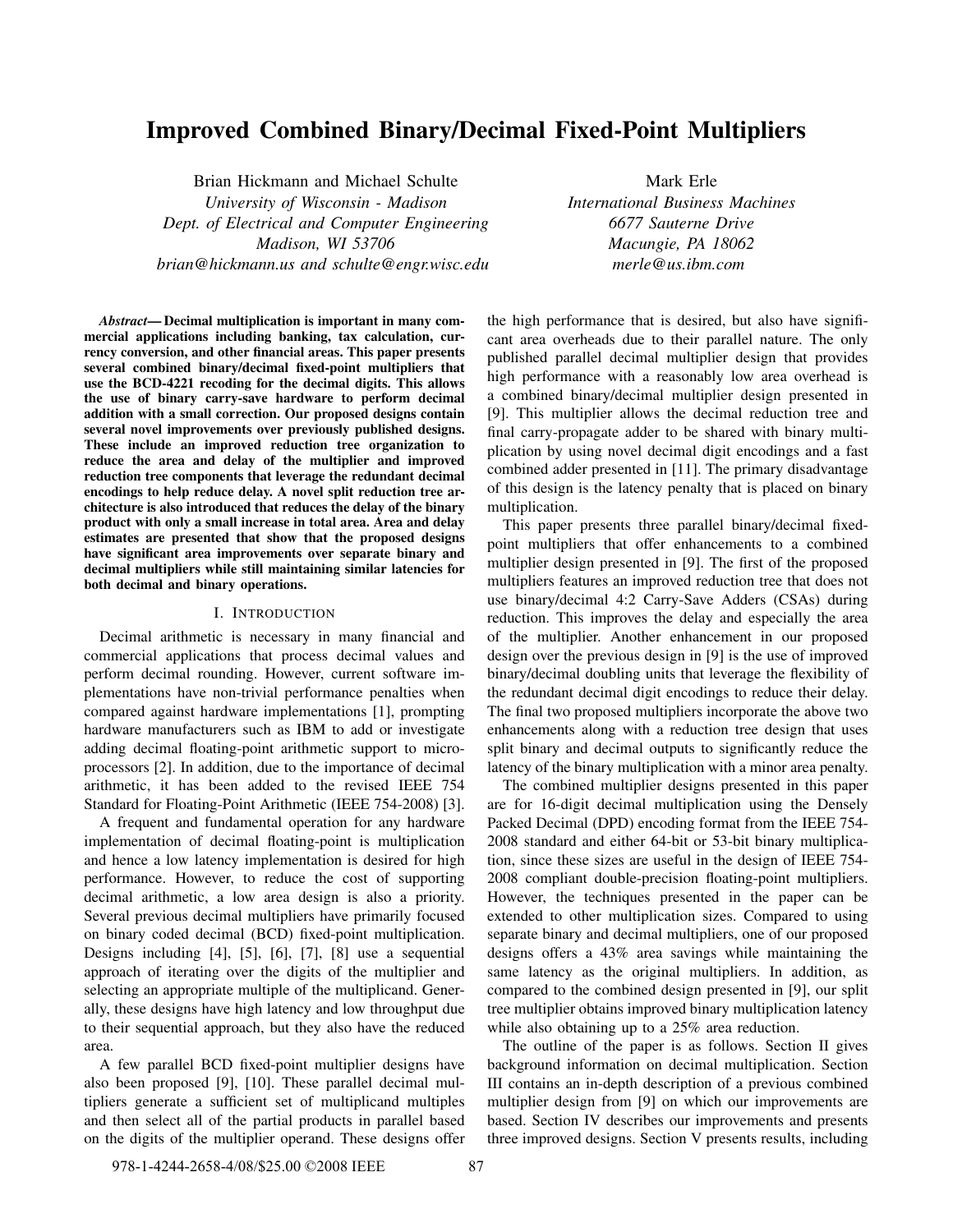TABLE I BCD-8421 AND BCD-4221 CODINGS

| Decimal | <b>BCD-8421</b> | <b>BCD-4221</b>  |
|---------|-----------------|------------------|
|         | 0000            | 0000             |
|         | 0001            | 0001             |
| 2       | 0010            | $0010$ or $0100$ |
| 3       | 0011            | 0011 or 0101     |
|         | 0100            | $1000$ or $0110$ |
| 5       | 0101            | 1001 or 0111     |
| 6       | 0110            | 1010 or 1100     |
|         | 0111            | 1011 or 1101     |
|         | 1000            | 1110             |
|         | 1001            | 1111             |

area and delay estimates for the proposed designs and several other multiplier designs. This is followed by a summary in Section VI.

#### II. DECIMAL MULTIPLICATION BACKGROUND

Unsigned decimal multiplication performs the computation  $P = A \times B$ , where *A* is the multiplicand, *B* is the multiplier, and *P* is the product. It is assumed that *A* and *B* are each *pdec* Binary Coded Decimal (BCD) digits and P is  $2 \times p_{dec}$  BCD digits. As with binary multiplication, decimal multiplication consists of three primary stages: generation of partial products, fast addition or reduction of these partial products, and a final carry propagate addition (CPA). Decimal multiplication is much more complex, however, due to the higher range of decimal digits (0-9), which increases the number of multiplicand multiples that must be generated to form the partial products, and the inefficiency of adding or reducing BCD partial products.

To address the first complexity of generating multiplicand multiples for partial products, many recent designs use either a reduced set of stored multiplicand multiples or a signeddigit recoding to decrease the required number of multiplicand multiples that must be generated. Proposed methods presented in [7], [9], [10] for using a reduced set of multiples can significantly decrease the delay for generating the partial products and the area needed to store the multiples. This can be further enhanced by using multiples from the set (1*A*, 2*A*, 4*A*, 5*A*, 8*A*, 10*A*), which can be generated without the need for carry propagation as presented in [7]. The use of a reduced set of multiples often doubles the number of required partial products to  $2 \times p_{dec}$ , however. An alternate method, as proposed in [9], [12], uses a signed digit recoding such as [- 5, 5]. This recoding requires that only the (1*A*...5*A*) multiples and their inverses be generated, but it includes a 3*A* multiple that needs a carry propagate addition. The advantage of this method is that only  $p_{dec} + 1$  partial products are needed.

To reduce the second complexity of decimal addition with BCD operands, several methods have been proposed, including using binary adders with correction logic [13] and direct decimal addition [14], [7]. In this paper, however, we use binary CSAs to sum decimal numbers using alternate BCD encodings. In [9], a reduction method is proposed for decimal multiplication that uses binary CSAs and the



Fig. 1. Original Binary Radix-4/Decimal Radix-5 Combined Multiplier [9]

 $BCD-4221$  encoding<sup>1</sup> as shown in Table I. The use of the BCD-4221 encoding has three advantages. First, since all 16 possible BCD-4221 encoding values are valid decimal digits, regular 4-bit binary CSAs can be used to perform the decimal addition as long as decimal doubling units (x2 units in [9]) are used to correct the carry digit. Second, BCD-4221 allows for efficient decimal doubling, requiring only a two-level logic function to perform this operation. Third, BCD-4221 is self-complementing, which allows the 9's complement to be computed with a simple bitwise inversion. This can be advantageous when using signed digit recodings, which require the inverses of the multiplicand multiples.

# III. PREVIOUS COMBINED BINARY/DECIMAL MULTIPLIER DESIGN

The proposed combined binary/decimal multipliers presented in this paper are based on one of the combined multiplier designs presented in [9]. The multipliers presented in [9] use special BCD digit recodings to reduce the logic needed to perform decimal multiplication. While two combined multiplier architectures are presented in [9], we focus on extending the binary radix-4/decimal radix-5 multiplier. In this multiplier, the binary operands are recoded into signed radix-4 values using the standard modified Booth recoding [15] and the decimal operands are recoded into signed radix-5 values. We chose to extend this binary radix-4/decimal radix-5 combined multiplier design over the binary radix-4/decimal radix-4 design proposed in [9] because of its lower latency decimal multiple generation process. Also, in

<sup>&</sup>lt;sup>1</sup>In this paper, we represent alternate decimal encodings in the format BCD-xxxx where the x's are the weights of each binary bit. For example,  $1001<sub>2</sub>$  has a value of  $4+0+0+1=5$  with the BCD-4221 encoding and a value of  $8+0+0+1=9$  with the BCD-8421 encoding.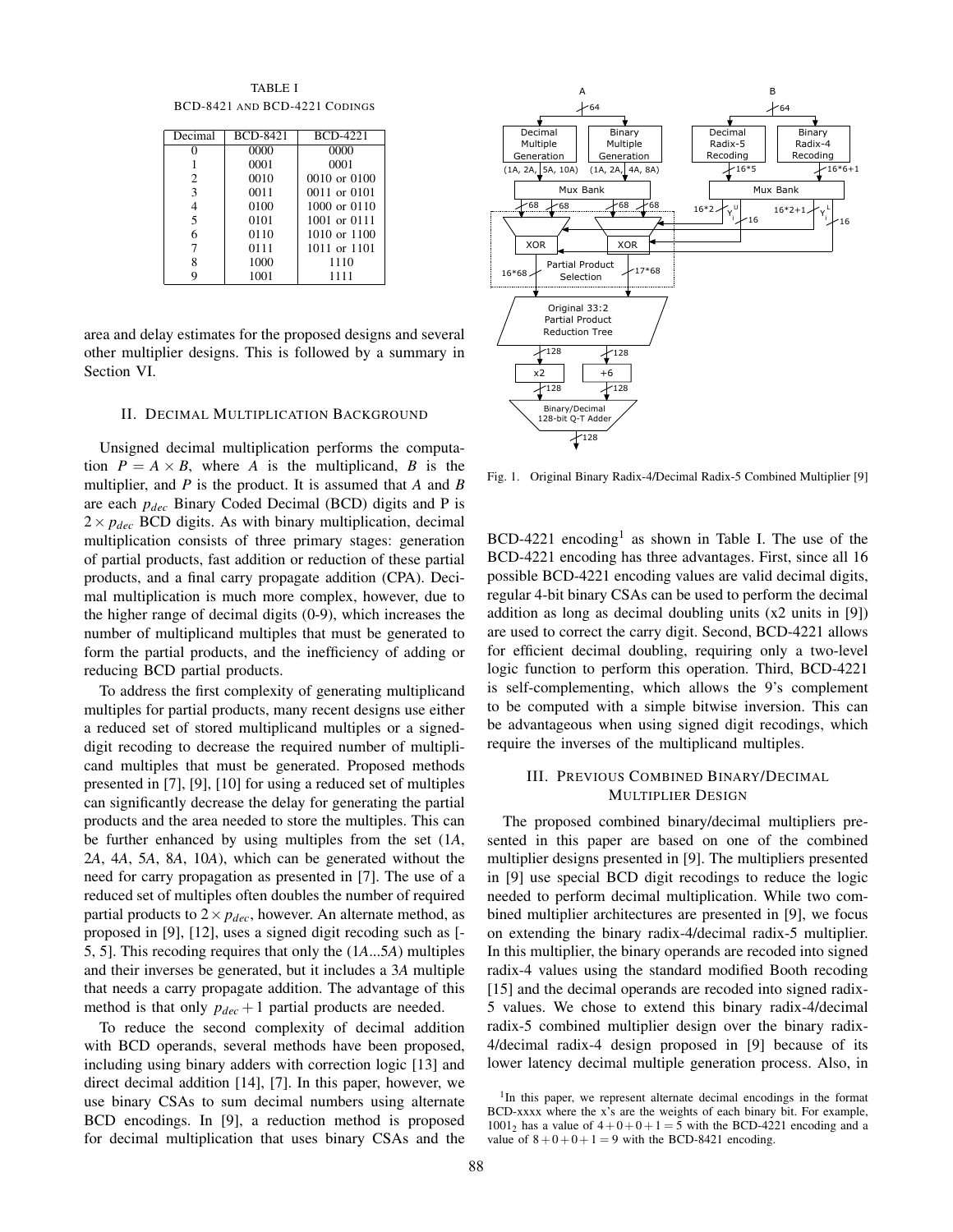

Fig. 2. Original Partial Product Reduction Tree and Alignment [9]

the decimal radix-4 recoding, an additional decimal partial product is required, which may increase the area and delay of the decimal multiplication.

The combined binary radix-4/decimal radix-5 multiplier from [9] is pictured in Figure 1 for  $p_{dec} = 16$  digits. It consists of five main components: generation of multiplicand multiples, recoding of the multiplier operand, partial product selection, partial product reduction, and a final carry propagate addition (CPA) to produce the non-redundant result. The partial product selection and reduction stages, along with the final CPA, are shared between binary and decimal operations while the multiplicand multiple generation and multiplier recoding are separate for each operation with multiplexers selecting the correct result based on the current operation type; binary or decimal.

To begin a multiplication, multiplicand multiple generation and multiplier recoding operate in parallel. Separate binary and decimal multiplicand multiples are generated. The binary portion generates the (1*A*, 2*A*, 4*A*, 8*A*) multiples using simple wired shifts. The decimal portion generates the (1*A*, 2*A*, 5*A*, 10*A*) multiples in a novel way using wired shifts and digit recodings [9]. All decimal multiples are encoded in BCD-4221 to allow the reduction tree to use binary CSAs even when performing decimal addition. A set of 2 to-1 multiplexers following the multiple generation selects between the binary and decimal multiples. The complements of both the binary and decimal multiples are also required and, since BCD-4221 is a self-complimenting code, this is done during partial product selection through simple bitwise inversion.

The multiplier digits are recoded for both the binary and decimal case in groups of four bits or one digit, respectively. For binary, the normal modified Booth recoding is performed on overlapping groups of three bits to produce signed digits with values of  $\{-2, -1, 0, 1, 2\}$ . In order to share the partial product selection multiplexers with decimal recoding that examines four bits (i.e. one digit) at a time, the binary recoding logically performs two modified Booth recodings on overlapping groups of five bits. This produces two signed digits with values of  $\{-2, -1, 0, 1, 2\}$  and  $\{-8, -4, 0, 4,$ 8} respectively. The decimal recoding proceeds similarly but examines a single input digit during recoding to produce two output signed digits with values of  $\{-2, -1, 0, 1, 2\}$  and  $\{0, 5,$ 10}. The two signed digits from both recodings are encoded into a one-hot form with a single sign bit and two selection bits, represented by  $Y_i^L$  and  $Y_i^U$  where  $L$  and  $U$  represent the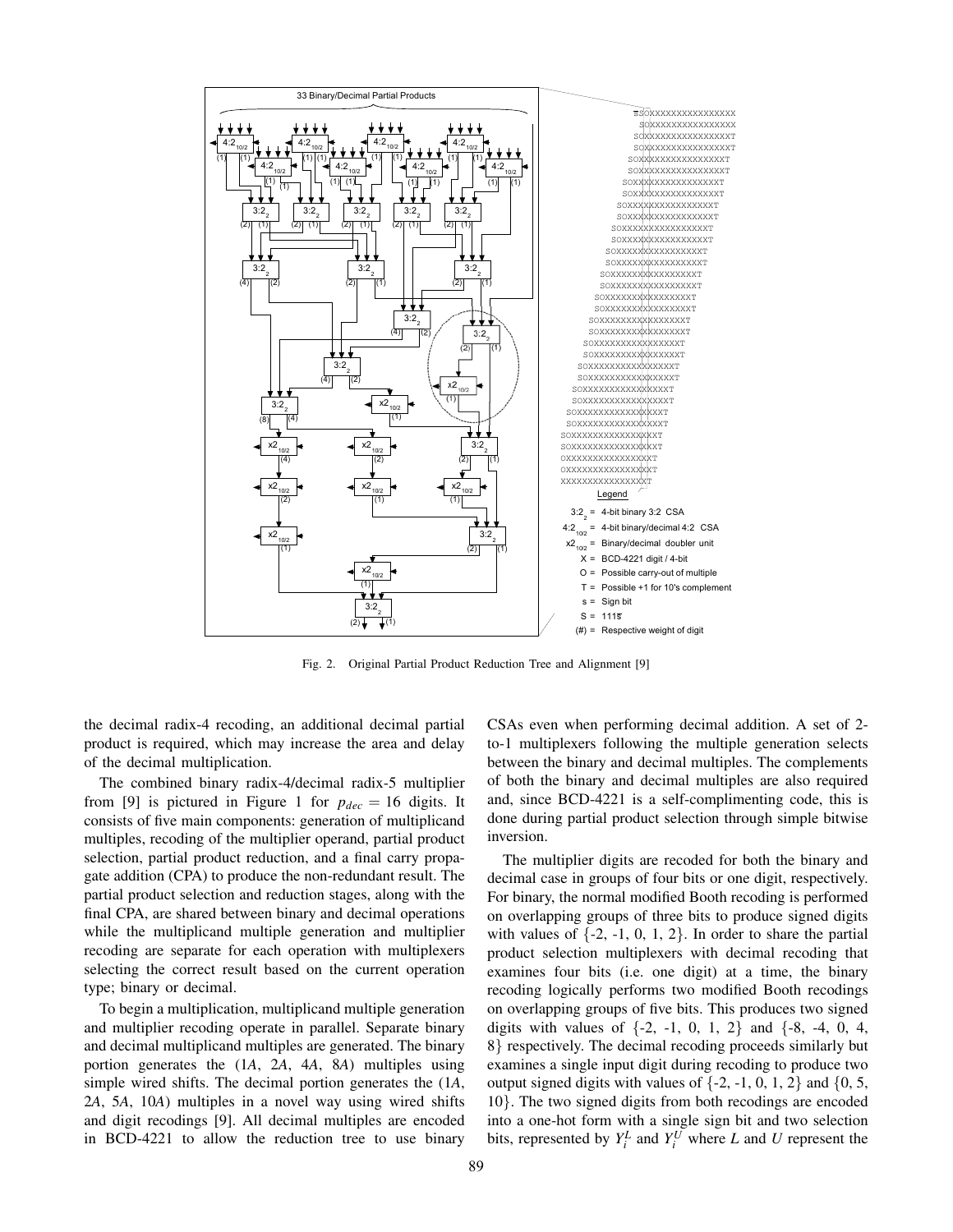

Fig. 3. Reduction Tree Components [9]

Lower and Upper recoded digits, respectively, for the *i th* digit or four bit group. A set of 2-to-1 multiplexers selects between the binary and decimal recodings to produce a single set of  $Y_i^L$  and  $Y_i^U$  values that are used to perform partial product selection.

As presented in [9], it is important to note that the above recoding process will produce  $2 \times p_{dec}$  partial products for both the binary and decimal case. However, when multiplying 64-bit unsigned binary numbers, this gives an incorrect result if the last recoded sign digit is negative. This case requires that an additional partial product of 1*x* be added to the reduction tree, resulting in  $2 \times p_{dec} + 1$  partial products. This correction is discussed more thoroughly in Section IV.

Next, partial product selection is performed using the  $Y_i^L$ and  $Y_i^U$  values from the multiplier recoding and either the binary or decimal multiples from the multiplicand multiple generation unit. A set of two one-hot multiplexers per input digit or four bit group creates two partial products that are reduced in the partial product reduction tree. Following each set of one-hot multiplexers is an XOR gate that uses the sign bits from the recoding to perform conditional inversions of the multiples when needed.

After selection is performed, the partial products are aligned and then sent to the partial product reduction tree. Due to the alignment process, the number of partial products that must be accumulated in any one column ranges from 4 to  $2 \times p_{dec} + 1$  as shown on the right-side of Figure 2 for  $p_{dec} = 16$ . During the alignment process, additional bits or digits are added in order to correctly handle the sign extension of the partial products as also shown in Figure 2. A single worst-case column of the reduction tree with 33 input digits is shown on the left side of Figure 2. In this figure, we use the subscript "10/2" to indicate the circuit contains additional logic to correctly generate both binary and decimal outputs while a subscript of "2" or "10" indicates that the circuit has purely binary or decimal logic, respectively. This reduction tree has been slightly modified from the original tree in [9] to account for the additional binary partial product. The small correction added to handle the extra partial product is highlighted with a dotted circle. The reduction tree is made up of 4-bit binary 3:2 CSAs, 4-bit binary/decimal doubling units that contain logic to perform decimal digit doubling in the decimal case and a simple left shift in the binary case, and combined binary/decimal 4:2 CSAs. The doubling and 4:2 CSA units are the same as those from [9] and are pictured in Figure 3. In this figure, the *d* signal indicates whether the current operation is decimal  $(d = 1)$  or binary  $(d = 0)$ .

Finally, after the partial products have been reduced, the result must be converted into non-redundant form. This is done with a 128-bit/32-digit combined binary/decimal conditional speculative quaternary tree adder [11]. This adder is based on a sparse quaternary tree presented in [16] that generates only every fourth carry. In parallel with the carry tree, a carry-select adder generates the intermediate 4-bit sums for both a carry-in of one and a carry-in of zero. A final multiplexer uses the results of the carry tree to select the results. To perform decimal addition, six is speculatively added to the digits of one of the operands, and corrective logic in the carry select adders coerces the output to the correct value in case of a mis-speculation.

## IV. IMPROVED COMBINED BINARY/DECIMAL MULTIPLIER DESIGNS

In this section, we present several novel improvements over the multiplier design presented in Section III. These improvements aim to improve the delay and especially the area of the multiplier. Another goal is to reduce the latency of the binary multiplication so that it is not penalized as compared to a standalone binary multiplier. The improvements include an improved reduction tree that does not use 4:2 CSAs during reduction. The 4:2 CSAs presented in [9] use two binary/decimal doubling units which include multiplexers that can significantly add to the delay and area of the multiplier. We also extend the tree to handle reducing the necessary  $2 \times p_{dec} + 1$  partial products to correctly handle unsigned binary operands. Another improvement over the previous design is the use of improved binary/decimal doubling units that use the flexibility of the redundant BCD-4221 encoding to improve the speed of the doubling units. Finally, we present a new reduction tree design with split binary and decimal outputs. This design avoids having the additional multiplexers needed in the original design to share the doubling units. The result is that the latency of the binary multiplication is significantly reduced with only a reasonable area penalty. Each of these improvements are discussed in more detail in the following subsections.

We present three separate improved designs that combine the above improvements. The first improved design uses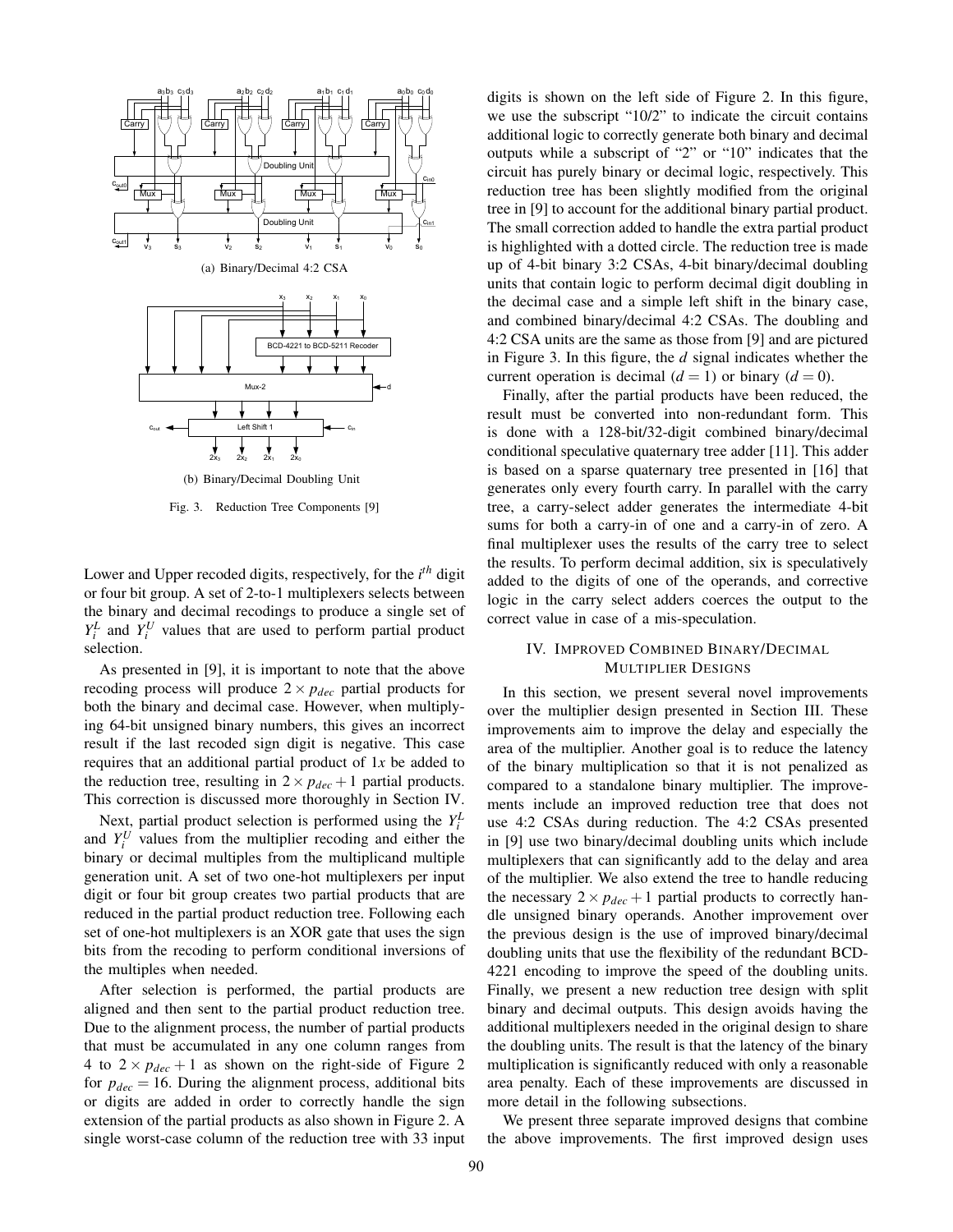

Fig. 4. Proposed Split Binary/Decimal Multiplier

the improved binary/decimal doubling units and improved reduction tree in an organization that is similar to the combined binary/decimal multipliers presented in [9]. The original method for the generation of multiplicand multiples, multiplier recoding, and partial product selection from [9] are used in this design unchanged due to their efficiency. The high level diagram of this improved design is similar to Figure 1 except for the use of an improved reduction tree. A 128-bit version of the combined binary/decimal conditional speculative quaternary tree adder from [11] is used to perform the final carry-propagate addition. While we investigated other adder designs, to our knowledge this is the fastest combined binary/decimal adder, and hence we use it unchanged.

The second design, pictured in Figure 4, replaces the reduction tree with a split reduction tree design. This design significantly improves the latency of the binary multiplication and is explained in Section IV-C. The split tree results in two separate outputs: a binary output and a decimal output. In this design we use two separate adders, one for the binary path and one for the decimal path, to generate separate non-redundant results. The two adders are the binary only and decimal only versions, respectively, of the conditional speculative quaternary tree adder from [11]. While using two adders increases the area of the design, it also reduces the delay of both the binary and decimal outputs since the adders are optimized for each operation. This design also allows a new binary or decimal multiplication to be started each cycle in a pipelined design without the need to wait for the pipeline to empty, as is true with the original design in [9] and the first improved design described above.If lower area is desired and the above property is not critical, then the combined binary/decimal adder from the first design may be used in place of the separate adders.

The final proposed design is similar to the previous split tree design but shrinks the design to be a 53-bit/16-digit multiplier. This design point is significant because 53-bits and 16-digits are the lengths of the significands of double precision binary and decimal floating-point numbers, respectively, from the IEEE 754-2008 standard [3]. The reduced binary width has several advantages that can be exploited in the design of the split reduction tree as described in Section IV-C. This also allows for the use of a smaller 106 bit binary CPA to further reduce the latency of the binary multiplication. The overall layout of the multiplier is very similar to the previous split design pictured in Figure 4, but the binary CPA is reduced to 106-bits and the tree is reorganized as described in Section IV-C.

#### *A. Improved Reduction Tree*

A single worst-case column of the proposed improved standard reduction tree for  $p_{dec} = 16$  is illustrated in Figure 5. The primary advantage of this improved tree over the one shown in Figure 2 is the removal of the leading combined binary/decimal 4:2 CSAs at the top of the tree. As pictured in Figure 3, each binary/decimal 4:2 compressor contains two binary/decimal doubling units. In a combined binary/decimal multiplier, these doubling units represent a significant overhead inside the reduction tree due to the multiplexers needed to select between the binary wired shift and the decimal digit recoding logic, depending on the current operation. To reduce this overhead, we present an improved reduction tree that uses only binary 3:2 CSAs and binary/decimal doubling units. It is organized in a manner similar to that of the reduction tree from [9], but reduces the number of doubling units needed as additional calculations can be performed before X2 units are needed. A single worst-case column of the proposed reduction tree only has 16 doubling units as compared to the original's 25 doubling units.

In addition to the reduction in the number of doubling units, the proposed tree also correctly handles the  $2 \times p_{dec} + 1$ partial products that may be needed in the binary case. The additional partial product arises from the fact that the modified Booth recoding used to recode the multiplier operand during binary multiplication is designed to work with signed input operands [15]. When the multiplier has a one in the most significant bit, the modified Booth recoding will select a negative multiple and produce the incorrect result. In order to apply this recoding to an unsigned operand, an implicit zero must be prepended to the input operand, resulting in  $2 \times p_{dec} + 1$  partial products from the Booth recoding [17]. The correction added to the largest columns in the reduction tree can be found in the dashed circles in Figure 2 and Figure 5. For these figures,  $p_{dec} = 16$  and hence, the trees must correctly reduce 33 partial products. In both cases, the addition of the extra partial product simply introduces a single extra 3:2 CSA to the reduction tree and does not significantly impact the delay of the tree.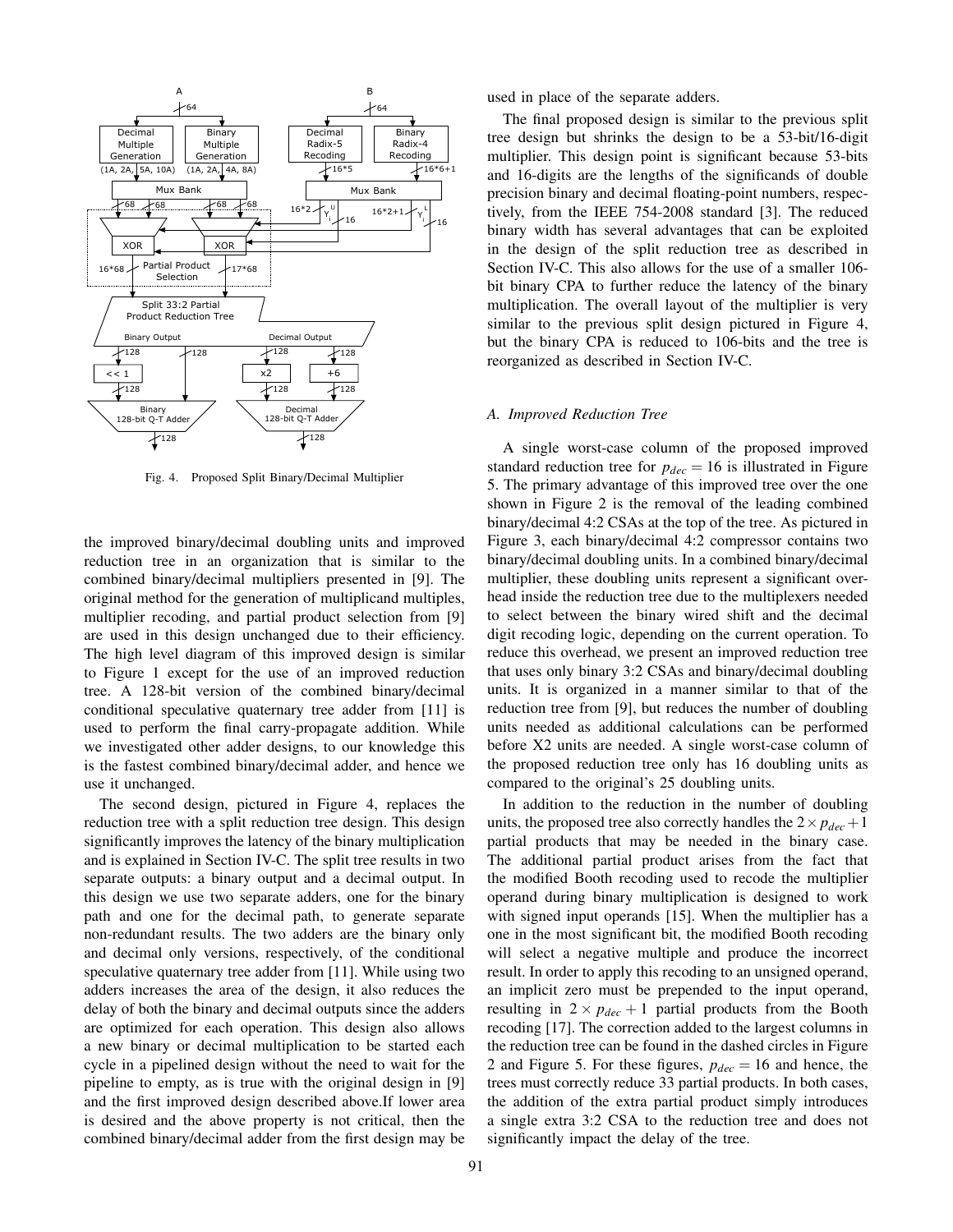

Fig. 5. Improved Partial Product Reduction Tree

#### *B. Improved Doubling Unit Design*

To reduce the delay of the binary/decimal doubling units found within the reduction tree, we propose a new doubling unit that significantly reduces delay as compared to the original doubling unit presented in [9]. The original design, pictured in Figure 3, has a high delay due to the addition of a multiplexer to select between the binary and decimal result. The critical path involves four levels of logic from the decimal inputs to the output. To reduce this delay, we propose folding the multiplexer into the logic needed to perform the decimal doubling operation. This creates two-level functions that are then optimized by our synthesis tools. Since both the binary and decimal doubling operations involve a wired shift, there is an opportunity to share terms in the output.

To increase the effectiveness of this method, we also take advantage of the redundancy of the BCD-4221 encoding. As illustrated in Table I, there are multiple ways to represent each of the decimal digits. By selecting an efficient set of BCD-4221 encodings, this can reduce the logic for the doubling unit. Based on our work with the various BCD-4221 encodings, we have selected the following equations:

$$
C_{out} = dx_2x_1x_0 + dx_3x_2\overline{x_0} + \overline{d}x_3 + x_3x_0 + x_3x_1
$$
  
\n
$$
2x_3 = d\overline{x_3x_2x_1x_0} + dx_3\overline{x_2x_1x_0} +
$$

$$
\overline{x_3}x_2\overline{x_1} + x_2x_1\overline{x_0} + x_3x_2x_0 + \overline{d}x_2
$$
  
\n
$$
2x_2 = dx_3\overline{x_2x_1x_0} + d\overline{x_3}x_1\overline{x_0} + dx_3x_2\overline{x_0} + \overline{d}x_1 + x_3x_1
$$
  
\n
$$
2x_1 = d\overline{x_3x_2}x_1x_0 + dx_3\overline{x_2x_1x_0} + dx_3\overline{x_2x_1x_0} + dx_0
$$
  
\n
$$
2x_0 = C_{in}
$$

By synthesizing these equations (our synthesis methodology is discussed in detail in Section V-A) against the original design from [9], we obtain a 63% reduction in critical path delay with a corresponding 53% area increase when both designs are optimized for speed. When optimizing for area, the new design has a 2.1% area advantage and a 1.4% delay advantage over the original design. This second comparison is important because during synthesis of the entire multiplier, less critical trees using the new design can still be optimized to offer significant area savings. It is important to note that these equations and results are somewhat dependent on the technology being used, its area and delay characteristics, and the cells available. However, the general insight of combining the multiplexer with the decimal doubling logic and taking advantage of the redundancy of the BCD-4221 encoding can be applied in any technology.

### *C. Split Reduction Tree*

While the combined binary/decimal designs presented in [9] allow for significant hardware sharing between the binary and decimal multiplication, they also significantly increase the latency of the binary multiplication as compared to a standalone binary multiplier. This is primarily due to the fact that several additional multiplexers inside the binary/decimal doubling units must be traversed in the reduction tree in order to allow it to be shared with the decimal multiplication. In the binary case, the logic in the doubling units are pure overhead since only wired shifts are needed if the binary multiplication is performed in a stand-alone unit.

To improve the latency of the binary multiplication, we propose a split reduction tree architecture in which only the upper portion of the reduction tree is shared between the binary and decimal operations. A worst-case column from a 64-bit/16-digit version of this split reduction tree is pictured in Figure 6. The upper shared portion contains no shared doubling units in order to avoid penalizing the binary path. Once it becomes infeasible to avoid using doubling units to continue the reduction, the tree is split into separate binary and decimal portions. Inside these portions, shared doubling units do not need to be used and hence the binary portion uses wired shifts to achieve the doubling operation. The decimal portion can also use simpler decimal doubling units that no longer contain a multiplexer. This split reduction tree design significantly reduces the delay in producing a binary result. While there is an obvious area penalty due to the replication of parts of the reduction tree, this area penalty is reduced considerably by the use of simpler doubling units without multiplexers. To further reduce the area overhead of this design, 4-bit binary 4:2 CSAs are used in the binary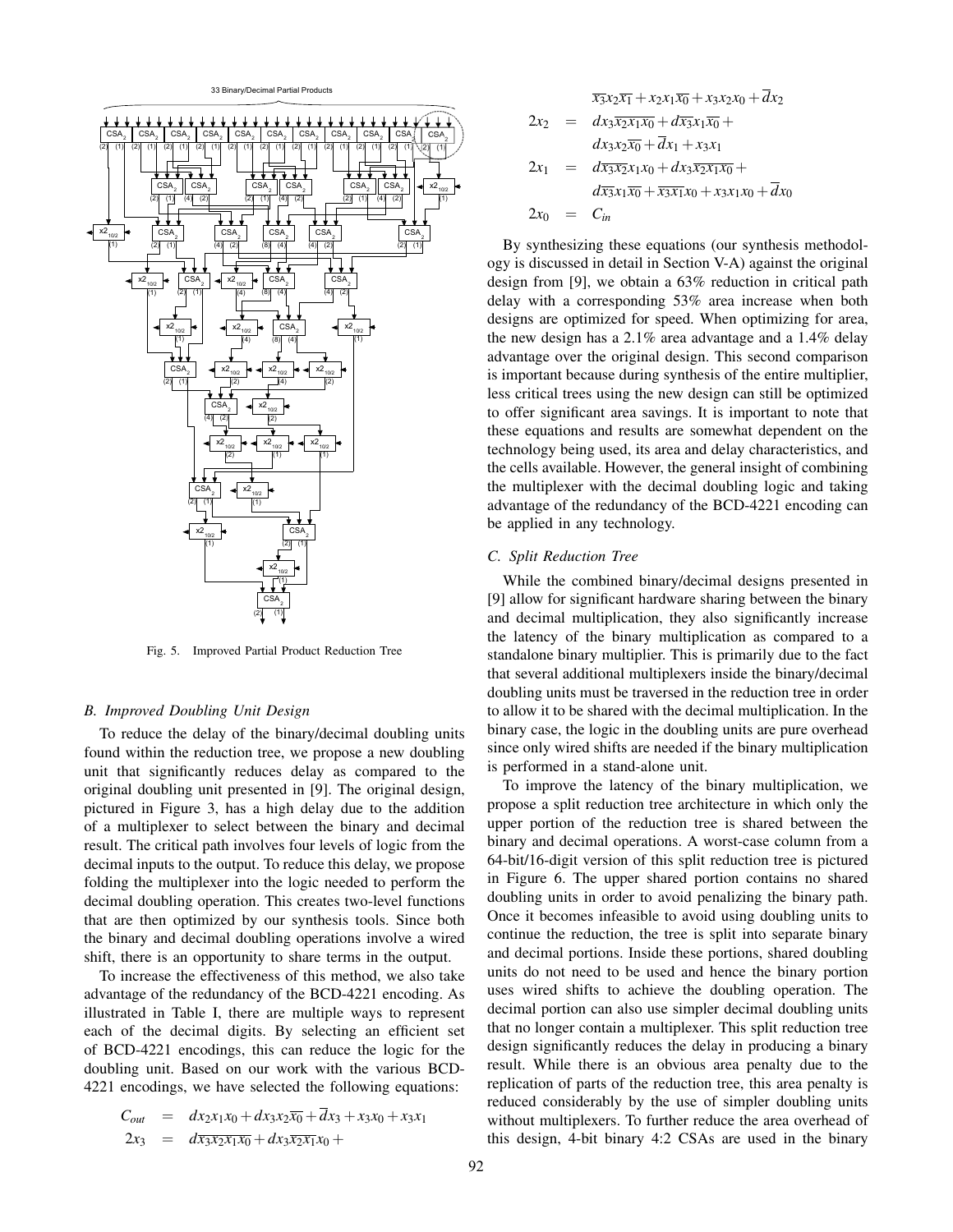

Fig. 6. 64-bit/16-digit Split Partial Product Reduction Tree

portion of the tree based on the design in [18]. While these 4:2 CSAs do not offer any significant delay advantages in our technology, the ability to share logic within the 4:2 CSAs allows for significantly reduced area as compared to using only 3:2 CSAs in the binary portion.

We also investigated applying the split reduction tree multiplier in a 53-bit/16-digit combined binary/decimal multiplier. This design point is significant because 53-bits and 16-digits are the lengths of the significands of double precision binary and decimal floating-point numbers, respectively, from the IEEE 754-2008 standard [3]. In the worst-case we will need to reduce only 32 partial products at this design point because the extra partial product from the unsigned binary multiplication does not need to be handled. We also use the fact that, in the binary case, at most only  $\left[2 \times p_{\text{bin}}/4\right] = \left[2 \times 53/4\right] = 27$  partial products need to be reduced and hence only a portion of the tree needs to be shared between the binary and decimal multiplication. The split reduction tree for this design point is not pictured due to space constraints but is similar in design to the previous split tree picture in Figure 6.

#### V. RESULTS

# *A. Verification/Synthesis Methodology*

To test and analyze the proposed combined binary/decimal multipliers, register transfer level (RTL) models of the designs were coded in Verilog. An RTL model of the original binary radix-4/decimal radix-5 combined multiplier from [9] was also created. To validate the functionality of the designs, TABLE II

SYNTHESIS RESULTS FOR WORST-CASE COLUMN IN REDUCTION TREE **DESIGNS** 

| Tree Design                     |           | Bin/Dec Delay | Area      |       |
|---------------------------------|-----------|---------------|-----------|-------|
|                                 | FO4       | Ratio         | $\mu m^2$ | Ratio |
| $64$ -bit/16-dig Orig. Tree [9] | 34.2      | 1.00          | 6.130     | 1.00  |
| 64-bit/16-dig Improved Tree     | 33.3      | 0.97          | 4.375     | 0.71  |
| 64-bit/16-dig Split Tree        | 19.6/34.5 | 0.58/1.01     | 4.951     | 0.81  |
| 53-bit/16-dig Split Tree        | 17.5/35.3 | 0.52/1.03     | 4.354     | 0.71  |

TABLE III SYNTHESIS RESULTS FOR VARIOUS MULTIPLIER DESIGNS

| Mult Design             | Latency    |     | Area      |       |
|-------------------------|------------|-----|-----------|-------|
|                         | <b>Bin</b> | Dec | $\mu m^2$ | Ratio |
| 64-bit Bin CSA          |            |     | 76.973    |       |
| 53-bit Bin CSA          |            |     | 53.724    |       |
| 16-dig Radix-5 Dec [9]  |            | 8   | 99.911    |       |
| 64-bit/16-dig Baseline  | 5          | 8   | 176.884   | 1.00  |
| 53-bit/16-dig Baseline  | 5          | 8   | 153.635   | 1.00  |
| Orig. 64-bit/16-dig [9] | 8          | 8   | 135.184   | 0.76  |
| Improved 64-bit/16-dig  | 8          |     | 101.229   | 0.57  |
| Split 64-bit/16-dig     |            | 8   | 112.952   | 0.64  |
| Split 53-bit/16-dig     |            |     | 104.789   | 0.68  |

over 5,000,000 random test cases were used, along with hand-picked vectors to test the corner cases. These test cases were applied to the designs using ModelSim 6.3, a HDL simulation and debug environment.

To estimate the delay and area of our designs, the Verilog models were synthesized using TSMC's tcbn65gplus 65nm CMOS standard cell library and Synopsys Design Compiler Z-2007.03-SP3. All environmental and process parameters were set to their nominal or typical conditions. We have also included synthesis results for a 64-bit binary multiplier, a 53-bit binary multiplier, and a 16-digit radix-5 decimal multiplier presented in [9]. These multipliers were combined to create two baseline designs using separate multipliers: one using the 64-bit binary multiplier along with the 16 digit decimal multiplier and the other using the 53-bit binary multiplier along with the 16-digit multiplier. In order to provide a fair comparison between the proposed designs, the original design in [9], and our baseline binary and decimal designs, no units from the Synopsys's DesignWare IP library were used; all Verilog models were specified at the structural level. The full multiplier designs were synthesized with an aggressive clock speed goal of 500 *ps*. The fan-out-of-four (FO4) inverter delay, which is the delay of an inverter driving four similar inverters in the cell library, is 31.3 *ps* for this library. This gives a critical path delay of about 16 FO4 for the full multiplier designs. The pipelining for the baseline designs was done by the automatic pipelining feature of Design Compiler. The pipelining for the combined binary/decimal designs was done by hand due to the complexity of the designs. Synthesis results comparing the combinational delay and area of a single worst-case column from the original and proposed reduction trees are given in Table II. The synthesis results for the fully pipelined multipliers are given in Table III. In order to ensure that the synthesis tool optimized the